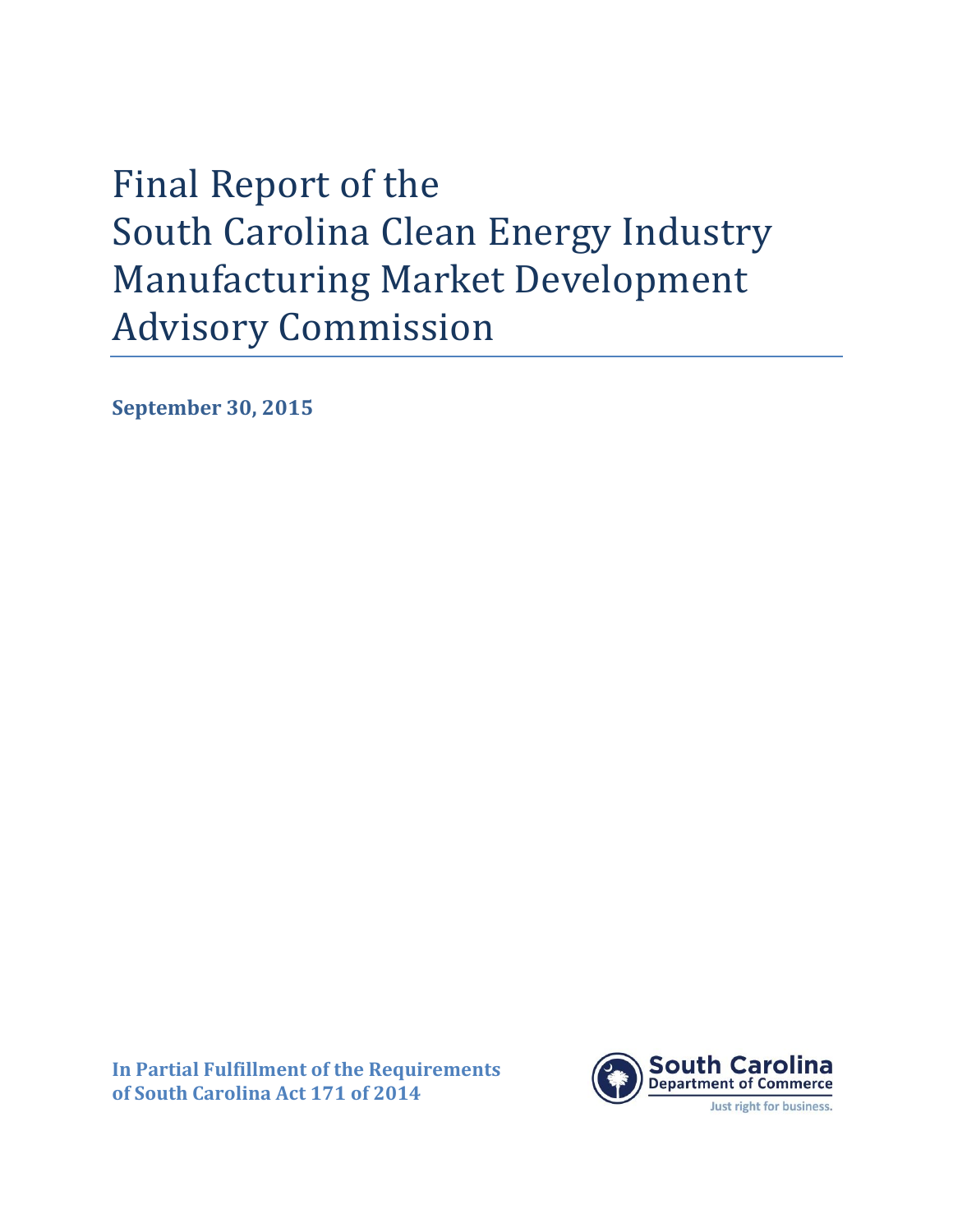# **Table of Contents**

| <b>Introduction</b>                                                         |    |
|-----------------------------------------------------------------------------|----|
| <b>Economic Potential of Clean Energy Manufacturing in South Carolina</b>   | 5  |
| <b>Strategic Framework for Clean Energy Manufacturing in South Carolina</b> | 10 |
| <b>Recommendations</b>                                                      | 11 |
| <b>Conclusion</b>                                                           | 15 |
| <b>Endnotes</b>                                                             | 16 |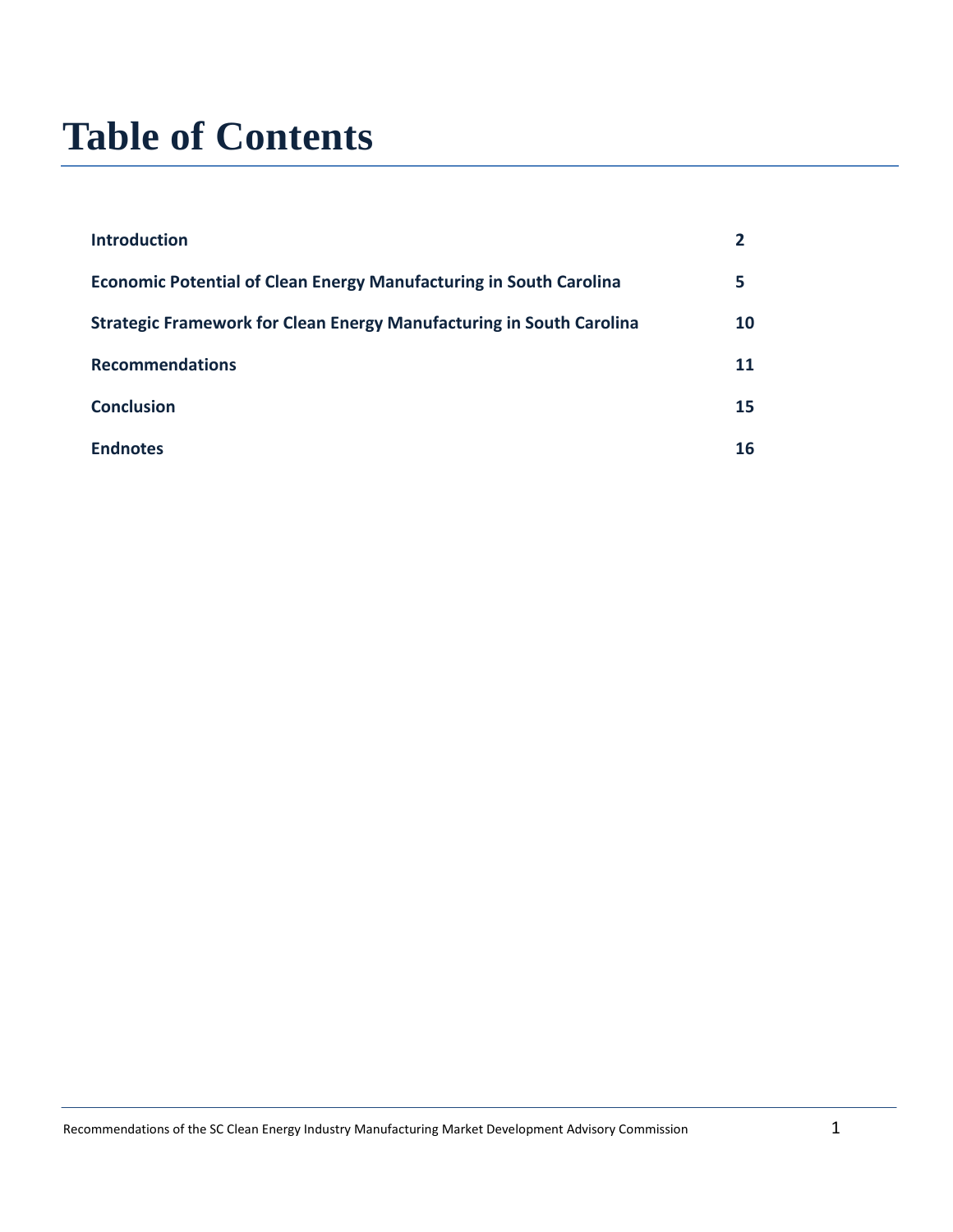# **Introduction**

With rapid advancements in clean energy technology, falling prices for most renewable energy sources, and an evolving global landscape for the production of clean energy products, the current market for clean energy manufacturing is in a time of significant transition. South Carolina is advantageously poised to capture a considerable portion of the growing clean energy manufacturing sector thanks to its skilled and growing manufacturing workforce, strategic location on the east coast and world renowned research infrastructure. The South Carolina Clean Energy Industry Manufacturing Market Development Advisory Commission (henceforth referred to as "the Commission") was formed as set forth in the South Carolina 2014 Act 171. Representing leaders in higher education, manufacturing and the services industries, as well as the state's electric utilities, the Commission is charged with developing a strategy "to assist in the development of clean energy technology, materials and products manufactured in this State." This plan, the culmination of the valuable input from the Commission's sixteen industry experts, offers strategic policy and programmatic recommendations for South Carolina to capitalize on the opportunities presented by the evolving clean energy manufacturing sector, taking advantage of the state's unique combination of assets and capabilities:

- A world-class manufacturing environment with very favorable business conditions including competitive labor costs, low energy costs, tradition of quality production, low rates of unionization, and strong government support for the manufacturing community.
- Independently developed clean energy clusters with world-class technological capabilities.
- Widespread recognition of the value of sustainable business practices and technologies to protect the environment and build profitable industries.





The world of clean energy is evolving rapidly. The production of energy from solar and wind sources is approaching cost parity with traditional, fossil-based generation in some parts of the world. Oil rich countries like Saudi Arabia and the United Arab Emirates are investing domestically in new solar facilities and research and development.<sup>i</sup> Meanwhile, the first large, utility-scale solar arrays have recently been installed in South Carolina and the first utility-scale windfarm has been announced in North Carolina. The US Environmental Protection Agency's Clean Power Plan, if enacted, will further accelerate the transition to renewable energy sources in the US. In the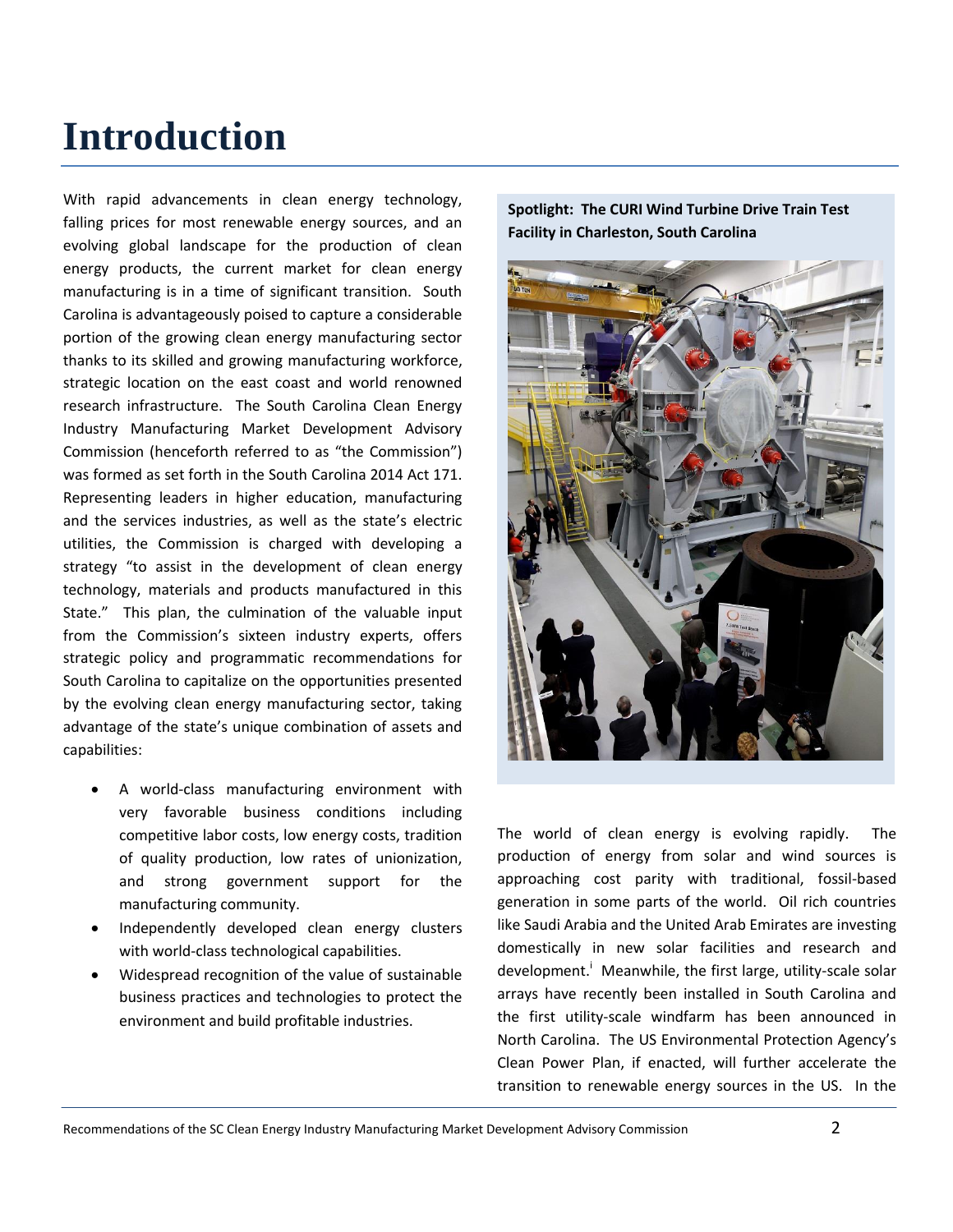context of this developing market, South Carolina must act quickly and decisively to capture the manufacturing activity that will support the deployment of clean energy technology around the world.

Clean energy's potential to change the global marketplace has also triggered significant foreign direct investment (FDI). Renewables have been, in recent years, one of the fastest growing FDI sectors, achieving an 11 percent share of all global FDI in 2011. $\text{ }^{\text{}}\text{ }$  This investment activity was disrupted somewhat in 2012 and 2013 by lower gas prices, but the availability of crude oil is unlikely to exert a prolonged effect on electricity demand because it plays such a limited role in electricity generation. Clean energy is also likely to drive private domestic investment. According to surveys by audit firm Ernst & Young, corporations sought to increase their clean technology budgets from 2012 to 2014, much of it going to research and development.<sup>iii</sup> Additionally, Ernst & Young foresees greater inflows of venture capital to the clean economy in coming years. There is an expectation that the ongoing innovation in the sector will create new processes and new industries, along with all the productivity and jobs that accompany them.

South Carolina possesses a number of strategic advantages making it an attractive place for clean energy manufacturing. The state is home to the world's largest wind turbine drive train test facility and Hardware-in-the-Loop Grid Simulator at Clemson University's SCE&G Energy Innovation Center in Charleston. Important research is also conducted in the fields of hydrogen fuel cells, vehicle fuel efficiency, advanced lightweight materials and nuclear energy at the campuses of the University of South Carolina, Clemson University and the Savannah River National Lab.

At the forefront of deploying new nuclear technology in South Carolina, SCANA and Santee Cooper have collaborated in the financing and construction of two new Westinghouse AP1000 nuclear units at the V. C. Summer Station in Fairfield County. These plants are employing thousands of construction workers and, when complete, will employee nearly 800 full-time employees in support of operations. Together with the work at the Savannah River Site and industrial firms involved in the nuclear supply chain, this sector is an important part of the South Carolina economy.

South Carolina can also build on its existing industrial base, including a significant number of firms engaged in the manufacture of components and equipment essential to the generation and distribution of clean energy. Most importantly, South Carolina is home to a large and growing manufacturing workforce, skilled with the equipment, production processes and quality systems that are common to much of advanced manufacturing.

This plan offers strategic guidance and specific recommendations to leverage the state's existing assets and capture a share of the growing clean energy manufacturing economy. A detailed assessment of the state's clean energy manufacturing assets, the market conditions of various clean energy sectors and a general introduction to the specific recommendations outlined in this document are found in the Commission's preliminary report, which was released in December 2014. This report can be retrieved from the publications directory on the South Carolina Department of Commerce website (www.sccommerce.com).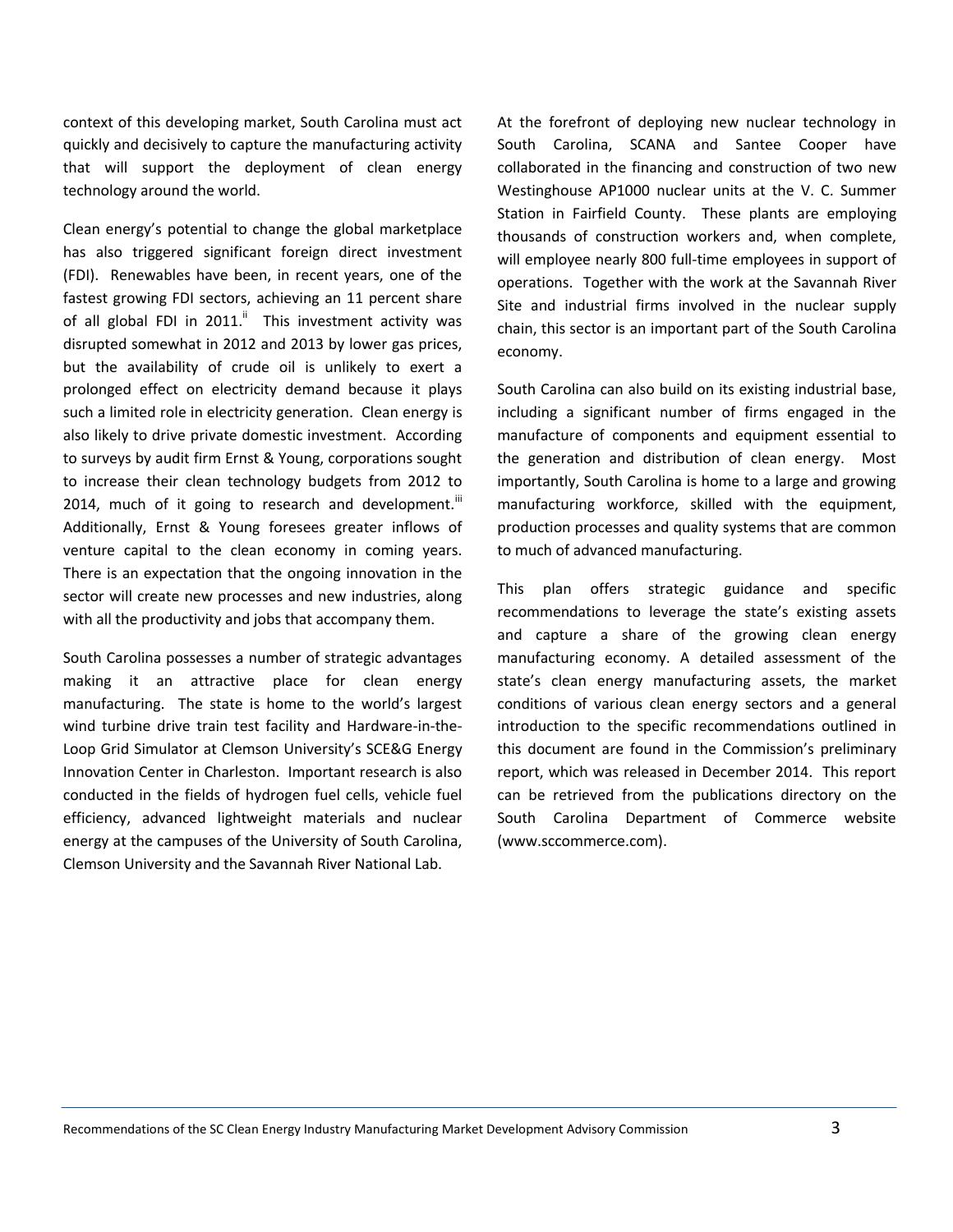### **South Carolina Clean Energy Industry Manufacturing Market Development Advisory Commission Members**

Chairman of the Commission Mr. Michael McInerney Director, External Affairs South Carolina Department of Commerce Columbia, SC

Vice Chairman of the Commission Ms. Trish Jerman Program Manager South Carolina Energy Office Columbia, SC

Mr. Ronald Byrd General Manager, Forest Products Sonoco Products Company Hartsville, SC

Dr. Scott Greenway President and CEO Greenway Energy Aiken, SC

Dr. Imtiaz Haque Executive Director Carroll A. Campbell Graduate Engineering Center Clemson University, CU-ICAR Greenville, SC

Mr. Mikee Johnson President and CEO Cox Industries Orangeburg, SC

Mr. Robert Long General Manager, Resource Planning SCANA Corporation and Chairman, Palmetto Clean Energy Columbia, SC

Col. (USA, Ret.) David McNeil CEO and President Hannah Solar Government Services Charleston, SC

Dr. Scott McWhorter Program Manager for Laboratory Directed Research and Development and Energy Efficiency and Renewable Energy Savannah River National Laboratory Aiken, SC

Ms. Susan Pretulak Vice President for Economic Development SC Technical College System Columbia, SC

Dr. Nikolaos Rigas Executive Director Clemson Univ. Restoration Institute North Charleston, SC

Dr. Michael Roberts Dean, College of Science Coastal Carolina University Conway, SC

Mr. Bryan Stone Chief Operating Officer Lockhart Power Company Lockhart, SC

Mr. Sammie Taylor Founder and President The Green Way Group Columbia, SC

Mr. Marc Tye Senior Vice President Santee Cooper Moncks Corner, SC

Mr. Steve West Director of Economic Development Duke Energy Carolinas Greenville, SC

#### **Report Primary Authors**

Mr. David Clayton Research Director South Carolina Department of Commerce

Mr. Brandon Wilkerson Research Analyst South Carolina Department of Commerce

Mr. Robert Davis Research Analyst South Carolina Department of **Commerce** 

### **External Affairs Coordinator**

Ms. Lauren Pershouse South Carolina Department of Commerce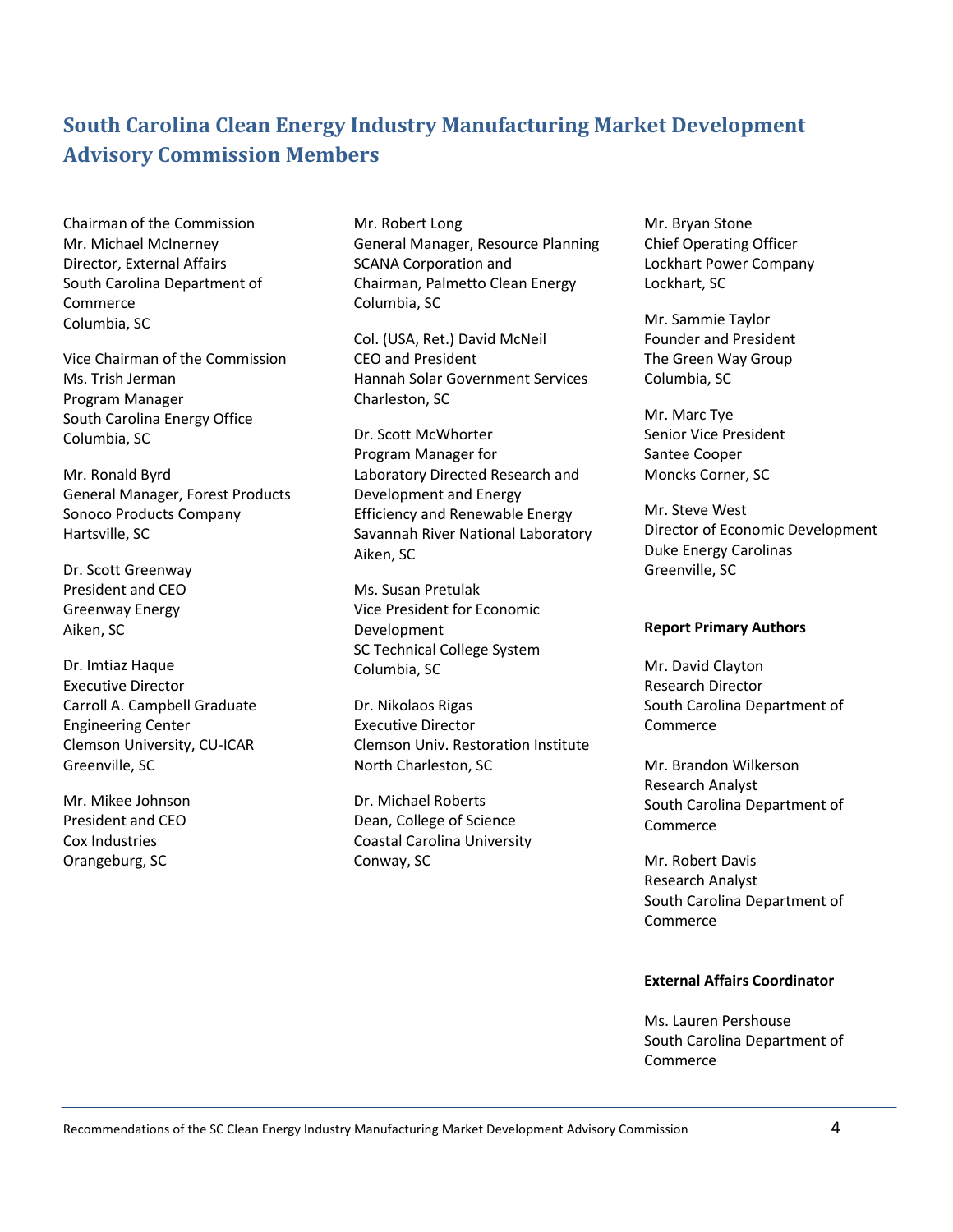# **Economic Potential of Clean Energy Manufacturing in South Carolina**

The transition to clean energy sources and the introduction of new energy efficient products will have a profound impact on global economic development in the coming decades. In 2013, SolarCity announced an investment of \$5 billion for a new solar cell manufacturing and R&D facility that will create 2,850 jobs. Similarly, Tesla's \$5 billion "Giga" factory for the production of advanced lithium-ion batteries will create 6,500 jobs in the Reno, Nevada area. Aside from the large-scale manufacturing of clean energy products, thousands more jobs will be created during the sale, installation and maintenance of these clean energy products. While a number of clean energy manufacturing firms have chosen South Carolina for new facilities, the state still has vast potential to increase the amount of clean energy investment during the next five to ten years.

The most objective study of clean economy jobs conducted on a state-by-state basis was the Brookings Institute's "Sizing the Clean Economy," released in 2013. This study showed that South Carolina ranked 47th among states for the number of clean economy jobs added between 2003 and 2010, with a 1.1

### **Spotlight: Colleton Solar Farm**

The 15 –acre Colleton Solar Farm, operated by TIG Sun Energy under contract with Santee Cooper, consists of 10,010 photovoltaic panels and generated 4,687 megawatt-hours in its first year of operation.



percent increase to 50,424 jobs. Over the same period, North Carolina saw a 5.9 percent increase and Georgia a 3.7 percent increase. This disparity in clean jobs growth is due, in some part, to the state policies and programs that have promoted the development of their respective economies. In evaluating the economic potential presented by growing the clean energy sector in South Carolina, it is worthwhile to track the progress of our neighboring states that have seen faster clean energy economy growth in recent years.

### **Clean Energy Growth in Neighboring States**

Data from the Brookings Institute show that North Carolina's clean economy job growth during the period came largely from a ramping up of long-standing segments such as waste management, conservation and regulation/compliance. All three segments added 2,000 to 4,000 jobs, representing an average annual change of approximately 10 percent. Its most dramatic growth, however, came from segments involved in innovation, such as electric vehicle technologies, smart grids and solar photovoltaic systems. The previously mentioned windfarm, the state's first, was announced in 2015.

Electric vehicle technologies created more than 1,100 jobs in North Carolina from 2003-2010 (for an average annual change of +61.2 percent), spurring the formation of the North Carolina Plug-in Electric Vehicle Taskforce, a public-private partnership that aims to identify and address barriers to electrified transportation. Development of smart grids, modernized electric infrastructure that can interpret and act on consumption patterns to more efficiently deliver power, created more than 650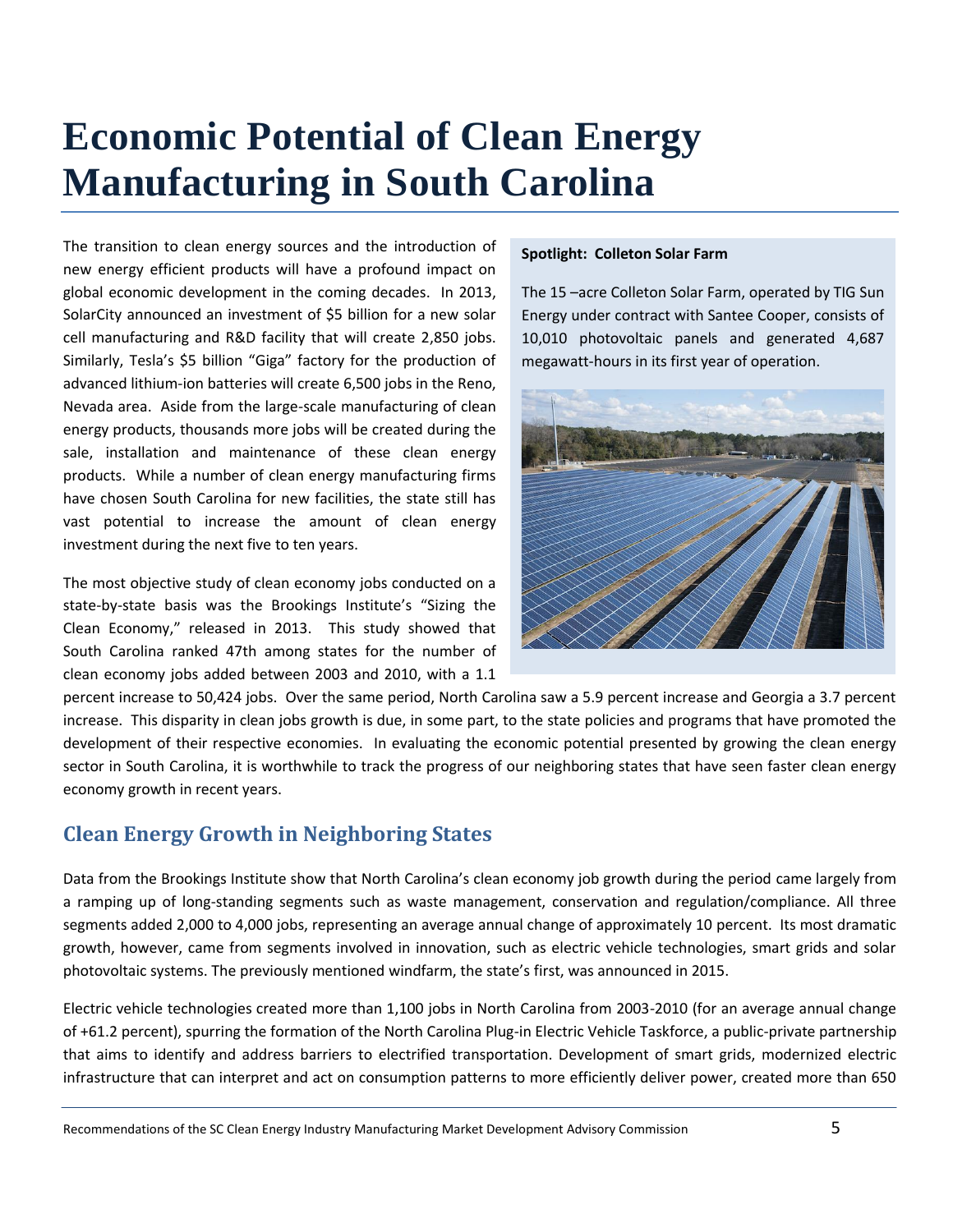jobs for an average annual change of +53.1 percent. Solar photovoltaic systems, which convert sunlight into electricity, created 129 jobs for an average annual change of +33.6 percent. As of the end of the period, clean economy jobs accounted for 1.9 percent of all jobs in the state.

Georgia's clean economy, though also growing, has followed a different path. The state had less separation between its larger, more traditional segments and its fastest growing segments. In fact, conservation, with 10,411 jobs and +12.4 percent average annual change, was both the second largest and second fastest growing segment for Georgia. Green building materials topped the list of largest segments, with more than 14,000 jobs; jobs in lighting grew the fastest, with +20.7 percent average annual change. The state had less robust investment in technologies like solar power or electric vehicles, but the state has seen growth in the number of operating biomass plants. Biomass is material derived from plant sources that can be sustainably converted to energy, typically for use as heat or fuel. As of the end of the period, clean economy jobs accounted for 2.1 percent of all jobs in Georgia.<sup>iv</sup>

### **International Trade and Foreign Direct Investment**

The clean sector presents two additional benefits to local economies: it is manufacturing intensive and creates inroads to export activity. According to the Brookings Institute, more than 25 percent of all clean energy jobs are based in manufacturing. That is true of only 9 percent of all jobs in the domestic economy. Clean energy also accounts for \$20,000 in exports on a per-job basis, double the value of the average US job. By specific segments, electric vehicles, green chemicals and lighting are most likely to involve manufacturing. Electric vehicles and green chemicals are also likely to stimulate exporting, as is biomass or biofuels. In terms of exports, South Carolina may be uniquely positioned to take advantage of clean energy. In 2010, each of its clean economy jobs produced \$38,172 in exports, ahead of 43 other states by that measure.

Clean energy also presents new opportunities for attracting foreign direct investment. According to the Financial Times of London's 2015 report on worldwide FDI, alternative/renewable energy had the fifth most foreign direct investment of all sectors in 2014, at approximately \$45 billion. This sum placed the sector above financial services, metals, and chemicals. The value of FDI to the clean energy industrial base in the US is plainly evident in the activities of the French nuclear and renewable energy company AREVA in Charlotte, NC; German company SolarWorld's solar module production plant in Hillsboro, OR; the operations of Danish wind turbine maker Vestas in Pueblo, CO; and South Korean company LG Chem's electric vehicle battery plant in Holland, MI.

Competition for outside investment in clean energy is competitive and will become more so as countries achieve mature technologies and build power infrastructure that utilizes renewable energy. Ernst & Young has devised a Renewable Energy Country Attractiveness Index that assesses a country's likelihood of drawing FDI for the sector. The US performs well in the Index (its score in March 2015 placed it in second worldwide, ahead of Germany and behind only China), but sustaining that high level will require accelerated growth in the future. Furthermore, governments, at the national and sub-national level, can play an essential role by implementing policies that are clean energy friendly. Political support, in fact, is one of the parameters measured by the Index to determine attractiveness. Among the others are cost and availability of finance, the technology pipeline and strength of the local supply chain. At this level of competition, any actor intending to capture its maximum share of the global clean energy market will need to marshal all available tools, resources and relationships.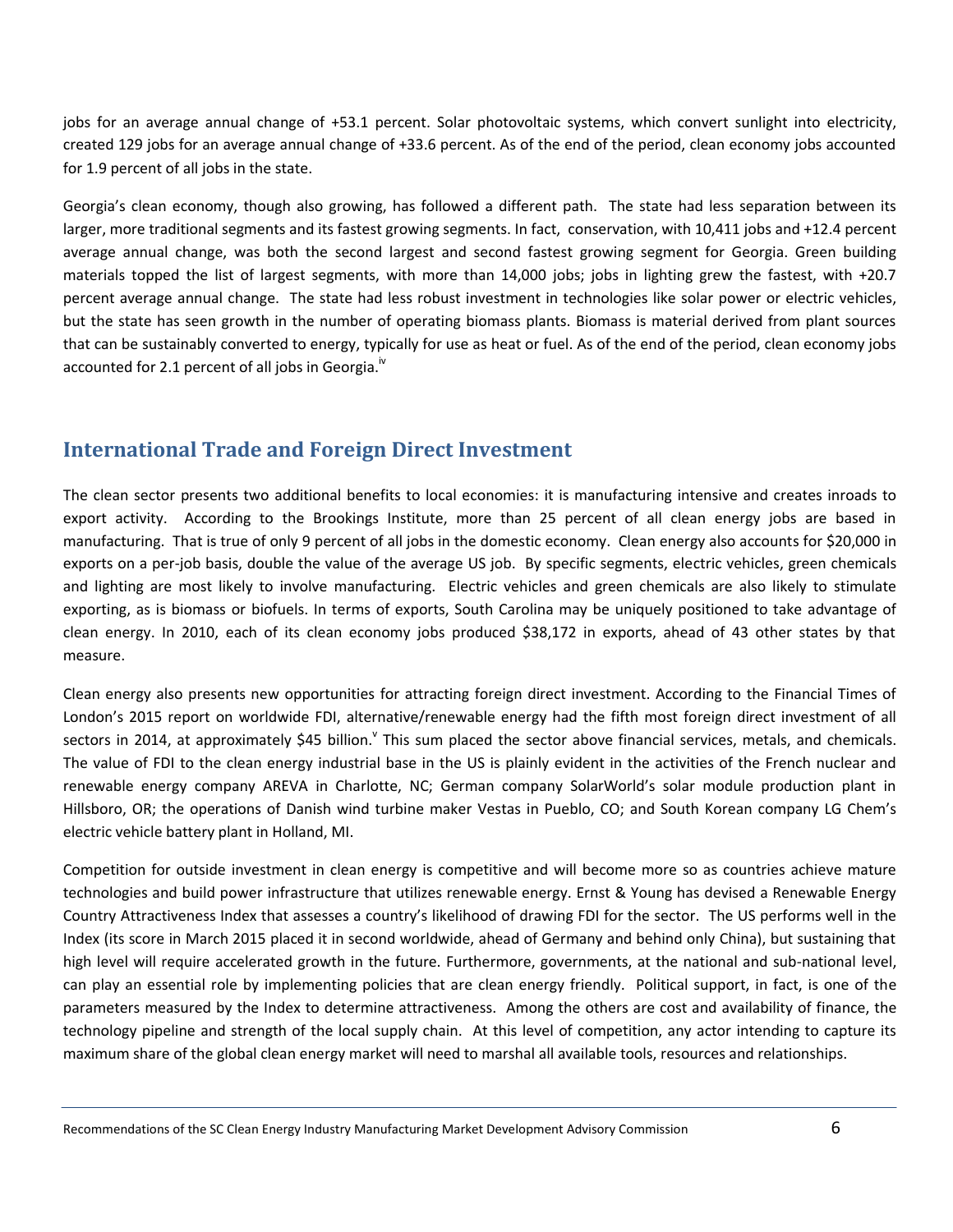### **Research and Technology Commercialization**

Evidence of both the heightened activity in clean energy and the success of research and development efforts can be seen in the growing number of patents being awarded in the sector, defined by the Clean Energy Patent Growth Index as technologies relating to solar energy, wind energy, electric vehicles, fuel cells, hydroelectric, tidal energy, geothermal, biomass/biofuels or other renewable energy. For 2014, clean energy technologies earned 3,609 US patents, the most ever for the sector, and a gain of 13.7 percent from 2013. Solar technology patents led the year's field with 1,238, followed by fuel cell patents with 880 and wind technology patents with 623. Despite the dominance of solar patents, however, the leading new patent holders were automakers, such as General Motors, Honda and Toyota in the top three spots, receiving patents for electric vehicle and fuel cell technologies. Strong performers outside of the automobile industry for 2014 included General Electric, in the top ten for its solar and wind patents, and Samsung, which also received solar technology patents. By parent country, companies from the US received the most clean energy US patents, with Japan, Germany, South Korea and Taiwan filling out the top five. $\mathrm{v}^{\mathrm{i}}$ 

Venture capital and private equity investors play an important role in the commercialization of new technologies. The federal government took steps in February 2015 to encourage the flow of private sector financing into clean energy with the Clean Energy Investment Initiative. To facilitate public/private collaboration, the initiative established the Department of Energy (DOE) Clean Energy Impact Investment Center. The center acts as a single integrated source for investors or members of the public seeking information on DOE programs, clean energy research and analysis, and current projects. For companies hoping to fund development of their technology or accelerate its time to market, the center will also act as a potential connection point to investors. Investment firms and philanthropic foundations have responded to the initiative by allocating assets specifically for funding clean energy innovation. Goldman Sachs has set a \$500 million target for financing companies pursuing advanced clean energy technologies, including smart grids and electric car batteries. Investments in advanced technologies are important in order to modernize the grid and facilitate reliable and flexible expansion of clean energy, and are part of Goldman Sachs' longstanding commitment to deploying capital to scale up clean technology and renewable energy. The CREO (Cleantech, Renewable Energy and Environmental Opportunities) Syndicate, a network of more than 100 private investors and advisors, plans to invest \$2 billion (on top of an already committed \$1.5 billion) into clean energy over five years. Overall, the initiative has drawn more the \$4 billion in announced commitments from institutional investors, foundations and other long-term investors.<sup>vii</sup>

All these factors taken together – the acceleration of clean energy innovation, an increasingly feasible political outlook and the growth of private investment – lay the foundation for South Carolina's pursuit of the clean energy sector. Given the importance of innovation and technology commercialization in this evolving industry, the state can deploy policy changes and economic development initiatives into an accepting and opportunity-rich atmosphere.

### **Clean Energy Cluster Development in the Southeast**

A business cluster is a geographically concentrated mass of same-industry firms, suppliers, and related institutions. Such an environment can confer a competitive advantage by using close proximity between interconnected units to accelerate information transfer, stimulate innovation and boost productivity. In South Carolina, the I-85 corridor and the Charleston region have the highest concentration of clean energy related firms. In addition to firms developing clean energy products and their direct supply chains, the automotive, aerospace, electronics and advanced materials sectors share resources, suppliers and customers, creating a fully formed manufacturing cluster.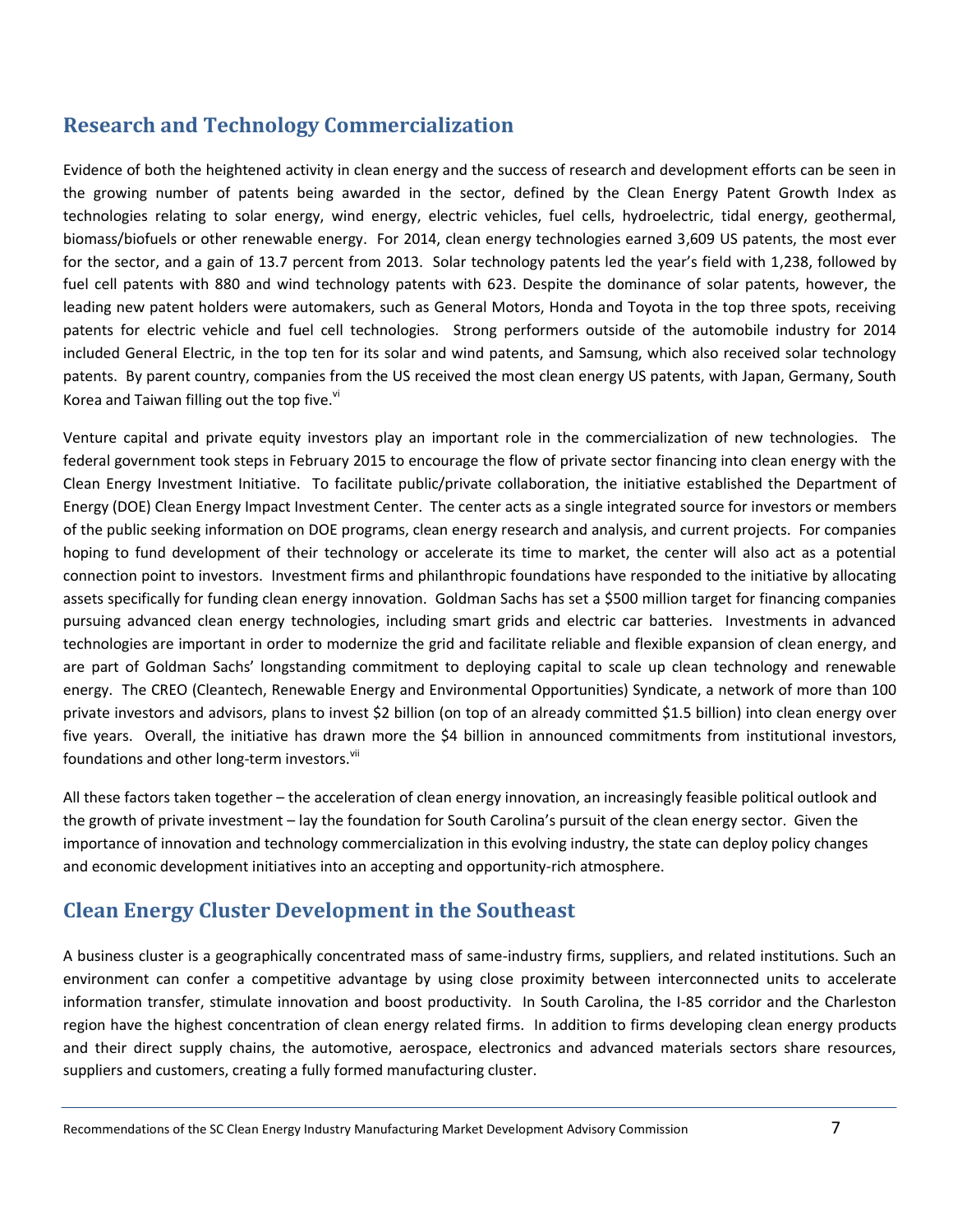For instance, the growing composites industry in South Carolina, with cornerstones Boeing Commercial Airplanes and the Toray carbon fiber facility currently under construction, is very relevant to the materials, technologies and manufacturing processes employed in the wind turbine sector, complementing existing firms in the industry like GE, ILJIN and IMO USA. The firms in and around Charlotte, North Carolina, including Siemens, Areva, ABB and Alstom also form a part of the state's larger clean energy cluster. Local industry and researchers also benefit from close access to key utility partners on a national stage, including Duke Energy, SCANA and Santee Cooper in South Carolina and regional companies like Southern Company, Dominion and FPL.

The cultivation of new clean energy clusters may require forms of thinking and policy that differ from traditional economic development. Firms that are capable of coalescing as a cluster will have shared strengths and needs, as well as shared obstacles. The most effective economic development policies, therefore, will be oriented toward the firms as a group rather than focused on individual entities. A Brookings Institute's report on the nature of industry clusters found, for example, that clusters are less responsive to subsidies and recruitment efforts unless those actions are deployed to attract a business that complements the existing cluster. Policymaking for clusters involves continuous communication with cluster firms to capitalize on both their unique attributes and the particularities of the region. Of course, if a region is starting from zero, with the goal of coaxing a cluster into being, there is no opportunity for communication. In such cases, the most effective public policies will be those that promote a fertile economic environment and avoid excluding industries.

### **Global Competition for Clean Energy Manufacturing**

As this report's discussion of foreign direct investment suggests, the United States is not the only country turning its attention to clean energy. The global economic superpower China is mobilizing capital for use in clean energy manufacturing, as is the major energy player Saudi Arabia. However, smaller global actors like Chile, Mexico and Egypt are also gearing up for projects and setting ambitious targets for renewable energy production.

According to an Ernst & Young report, China set a record in 2014, investing \$90 billion in clean energy. This sum involved a 23 percent boost year over year in wind and solar asset financing. The country, already the world's largest wind market, added 19 gigawatts of wind capacity to reach a total installation capacity of 96 gigawatts. Forecasting indicates it will make even greater additions in 2015, adding another 22 to 25 gigawatts. Chinese policy has facilitated these projects, which often have a hefty fixed cost, by allowing a total life cycle accounting of cost rather than favoring low up-front expenses. In its solar sector, the country added 13 gigawatts of capacity with photovoltaic installations, just shy of 2014's 14 gigawatt target. Similar to the wind investments, this build-up was possible because the government prioritized the more difficult to finance solar installations over other utility projects.

Saudi Arabia, in a bid to diversify its energy consumption, has announced a \$109 billion solar project expected to produce 41 gigawatts of power by 2040. The country hopes to become the Middle East's hub for renewable energy technology exports. Chile, following a tender for 11 terawatts (one terawatt is equal to 1,000 gigawatts) over 15 years, saw 20 percent of the contracts go to renewables developers. Its policies have been among the friendliest toward clean energy in South America, with a carbon tax – the first on the continent – and a provision that allows intermittent suppliers to sell power in supplemental hour increments. In 2014, Chile launched almost 80 wind and solar projects with a total estimated value of \$7 billion. Mexico, in 2014, passed a critical energy transition bill signifying broad political support for renewables. The country, already operating at 12 percent clean energy, intends to reach 35 percent by 2024. Part of this plan involves a proposed \$14 billion windfarm that would produce 6.5 gigawatts by 2018.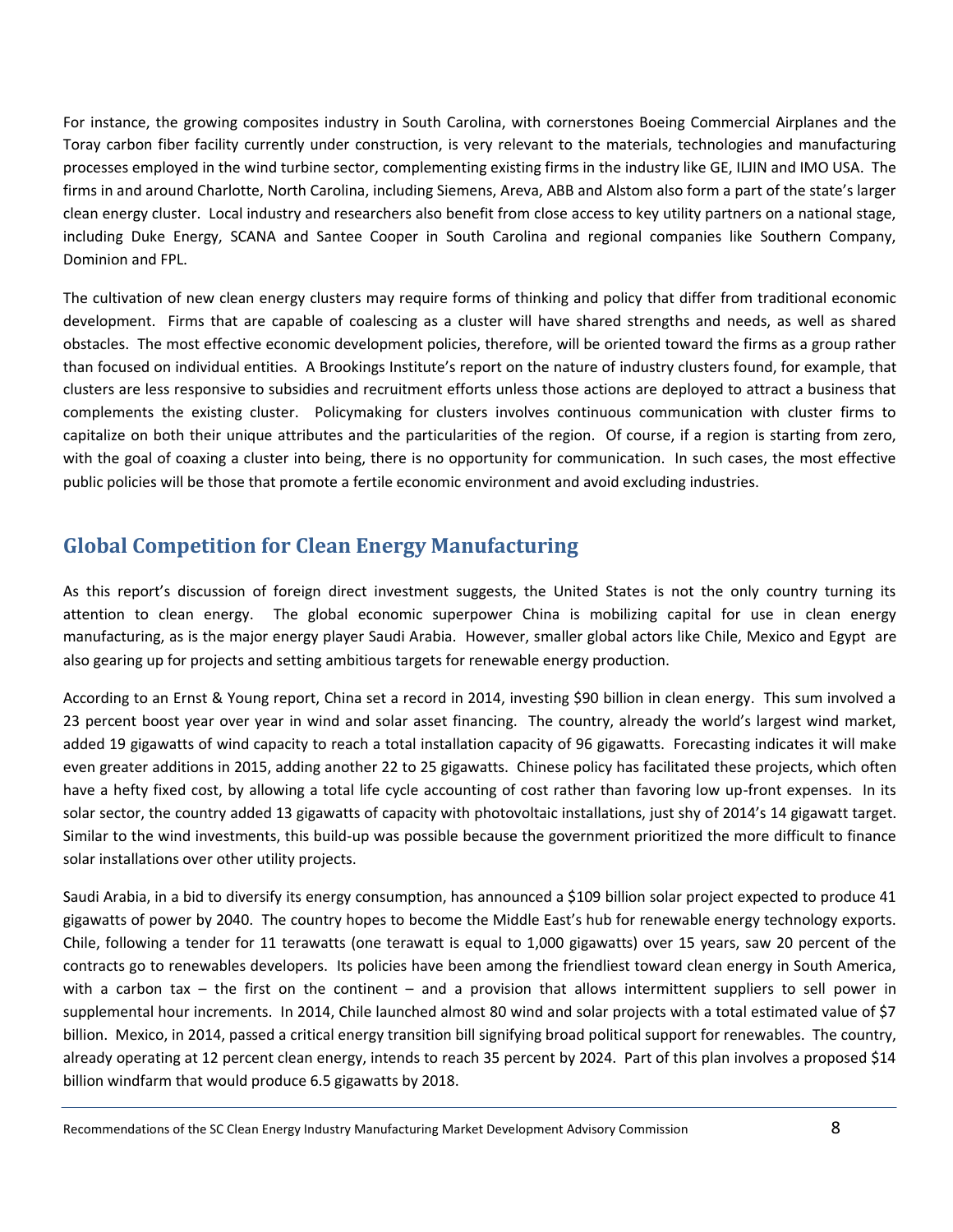# **Strategic Framework for Clean Energy Manufacturing in South Carolina**

The Commission believes that improving South Carolina's competitiveness in clean energy manufacturing requires a holistic approach addressing the critical issues impeding the state's development. Analogous to a three-legged stool, the strategic framework for improving the business climate for clean energy manufacturing involves improving each of these facets: workforce, innovation and market acceptance. The diagram below depicts how each of these strategic imperatives are interrelated. By growing the clean energy workforce and developing markets for clean energy generation, the public will have greater exposure and appreciation for the sector thereby increasing industry awareness. A skilled and growing workforce along with innovative research at the state's labs and universities will assist in attracting new companies to the state. Finally, these research advancements can be deployed in a developed clean energy market, resulting in technology adoption in the commercial markets.



By improving each of these aspects of South Carolina's clean energy economy, the state will be more competitive in attracting foreign and domestic firms investing in new manufacturing facilities. In addition, each of these aspects will help raise awareness of the opportunities presented in clean energy manufacturing for the developing workforce. Without a skilled and abundant workforce, manufacturers will not be able to expand their operations or meet the quality expectations of their customers. Developing the market for clean energy generation, alongside favorable policies and incentives, is important for signaling to potential investors worldwide that South Carolina is aligned strategically and philosophically with clean energy companies' stated goals of sustainability and stewardship. A strong position on sustainability is also attractive to investors not directly engaged in the clean energy sector, especially European firms, because their customers and shareholders expect environmentally conscious decision making. Furthermore, states with favorable clean energy policies are more attractive for federal research grants and other research funding opportunities because of the greater likelihood that the technologies being developed would be market-tested and deployed in the local economy.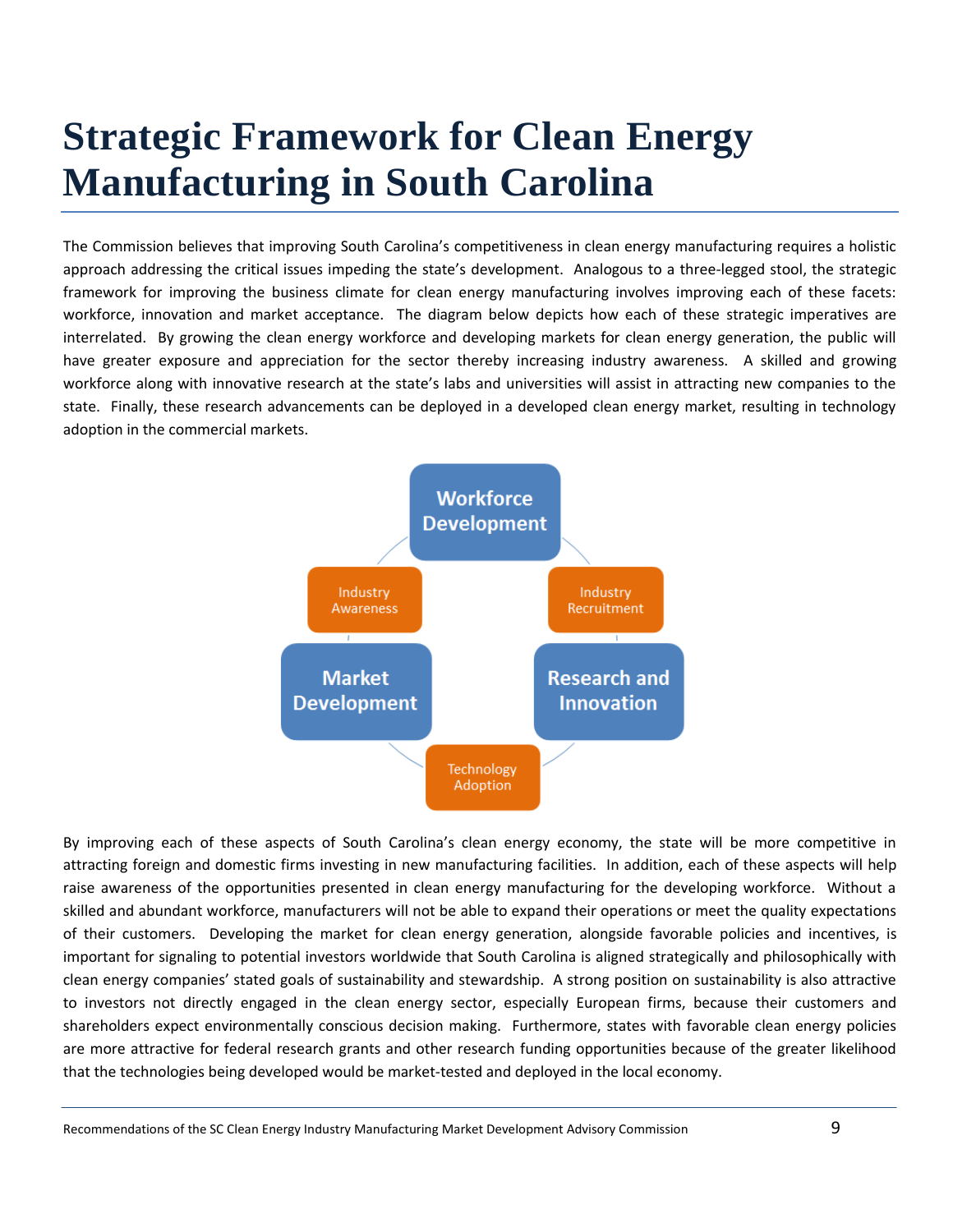Innovation and technology commercialization is important to the overall clean energy manufacturing sector because the fastest growing firms in this industry will be those that advance the efficiency of their products and innovate manufacturing processes to reduce cost and improve durability. Oftentimes, manufacturing investments will follow from industry-university research collaboration and the technology commercialization efforts of start-up firms. Investments in innovation benefit workforce development through collaboration between technical colleges, universities and industry providing students at all educational levels access to advanced technology, new manufacturing processes and experiential learning through capstone projects, internships and apprenticeships.

Although states could opt to address one or two of the three cornerstone issues of clean energy manufacturing economic development, the states that have most successfully developed clean energy sectors are those that have addressed all three aspects. The commission believes that this will also hold true in the future.

# **Recommendations**

### **Workforce Development**

The challenges this sector faces with respect to workforce development are not unique to clean energy manufacturing. The entire advanced manufacturing economy requires a skilled and educated workforce to operate the capital-intensive, precision-oriented processes of modern manufacturing plants. Many of the occupations involved in clean energy manufacturing, from mechanical and electrical technicians to machine tool and CNC operators, are common to clean energy product manufacturing as well as automotive, aerospace and other sectors prevalent in South Carolina. This synergy presents an opportunity for the clean energy sector to support existing efforts to raise awareness of careers in advanced manufacturing and to participate in workforce training programs with a successful track record in South Carolina. Furthermore, the larger advanced manufacturing sector will benefit by using the positive marketing message of sustainable, clean technology to attract more students to careers in advanced manufacturing. The Council advocates for the following two recommendations to expand and educate the manufacturing talent pool in South Carolina:

# **1**

### **Support programs and initiatives to raise awareness for careers in advanced manufacturing.**

Availability of a large and skilled workforce is typically among the top two site selection factors for firms considering establishing a new manufacturing facility in the US. In the 28th Annual Survey of Corporate Executives (2014) by Area Development Magazine, skilled workforce availability ranked first among all site selection factors nationwide, ahead of transportation access, labor costs, taxes and incentives.<sup>viii</sup> In 2013, South Carolina's higher education system produced approximately 420 associate's degree technicians in key fields such as electrical engineering, electromechanical instrumentation, industrial production and drafting/design engineering. On a per capita basis, the number of graduates in these disciplines was roughly 30 percent less than the totals produced by Alabama, Tennessee and North Carolina – states that routinely compete with South Carolina for economic development projects. To remain attractive in the global competition for new advanced manufacturing investments, the state must increase the number of students earning degrees and certificates in pertinent fields. The primary obstacle for growing the pipeline of talent is increasing the number of students interested in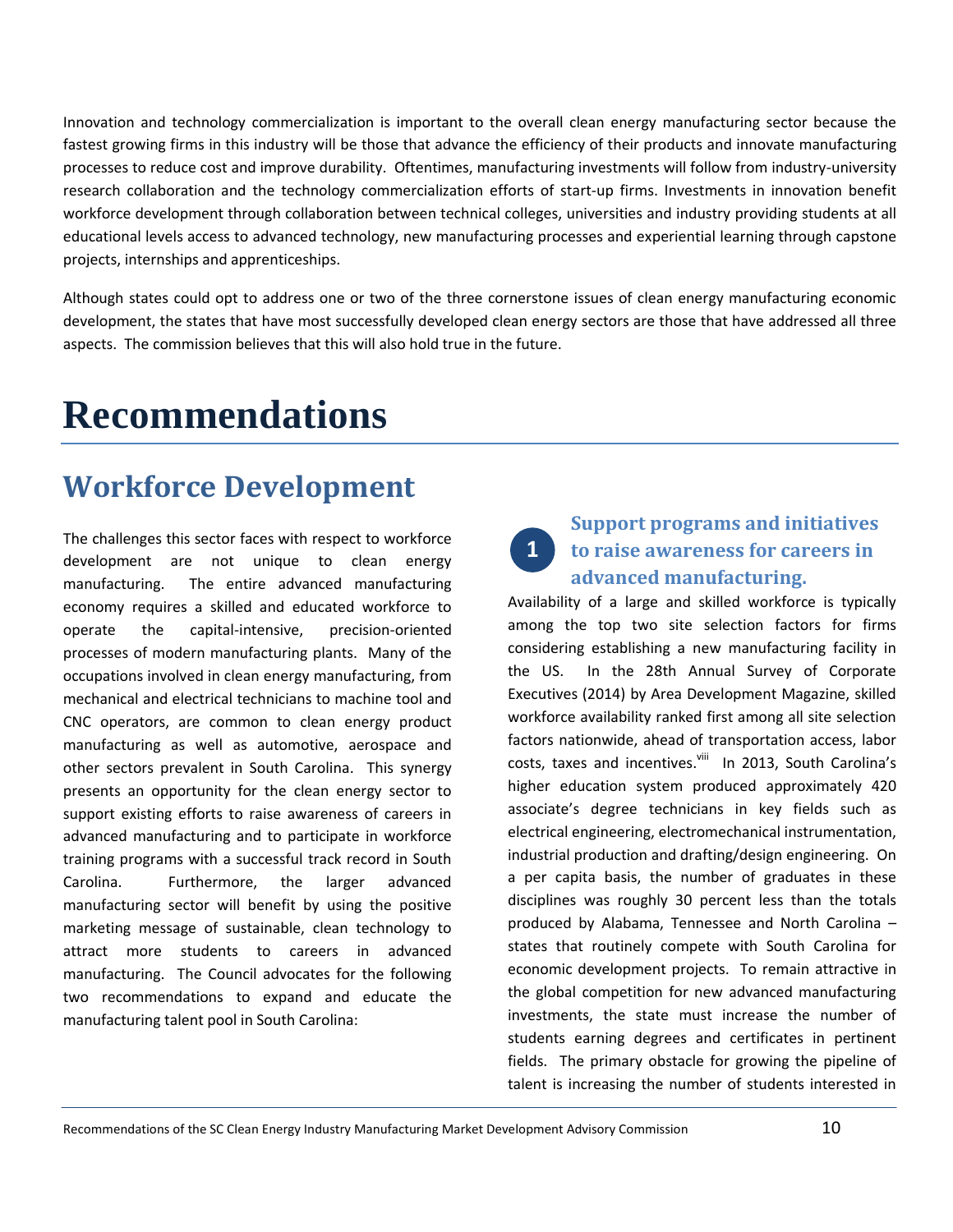careers in advanced manufacturing. To stimulate interest in the advanced manufacturing sector, the Commission recommends that the state support programs targeted to middle and high-school students, engaging them in the manufacturing economy and demonstrating the career potential and public benefits of a career in the clean energy sector. Several programs and institutions are already pursuing this goal; the state can further enhance these efforts through collaborative and financial support. Examples include the "SC Future Makers" initiative, led by the SC Manufacturer's Alliance and the SC Department of Commerce, and the advanced manufacturing centers of the technical college system that highlight careers in manufacturing and the potential of technological advancement. The Center for Manufacturing Innovation under construction at Greenville Technical College, the Southeastern Institute of Manufacturing and Technology at Florence-Darlington Technical College, and the Midlands Enterprise Campus at Midlands Technical College. These innovative campuses serve as talent magnets for the advanced manufacturing sector; the state should ensure adequate funding and support to guarantee that they can realize their goals and grow the manufacturing workforce for the state.

### **Fund training programs tied to specific employment opportunities 2**

Rather than speculatively creating new training programs in fields that the state expects to grow in the future, the Commission believes the state should allocate funding to train workers, either in degree or certificate programs, that have identified specific career opportunities with South Carolina employers. Ideally, these training programs should be jointly developed with employers to fill specific positions that are growing in number and difficult to fill without supplemental training. The Apprenticeship Carolina program has a long history of success in the state, marrying training in advanced manufacturing at the state's technical colleges with experiential education at employers' plants, ultimately leading to long term placement and career growth. Similarly, the technical scholars programs established by Michelin, BMW and other employers allow students hands-on experience in manufacturing facilities while completing engineering technology degrees at local technical colleges. The state should work to expand the Apprenticeship Carolina program and support industry-led initiatives such as the Tech Scholars programs, specifically in the clean energy sector. The state should advertise the successes of these programs to prospective clean energy firms considering investment in the southeast.

### **Research and Innovation**

From advanced energy efficient vehicles to smart meters and solar panels, clean energy products manufactured in the US are technologically advanced, but require innovations in material science, information technology, engineering design and many other disciplines to stay competitive in the global market. Research and development jobs typically pay higher wages and make a more significant contribution to regional productivity than the average job. Furthermore, manufacturing operations often collocate near research and development centers. Some examples of R&D spawning local manufacturing operations include LED lighting manufacturing around Durham, NC, spurred by R&D at NC State University, and solar cell manufacturing in upstate New York with close synergies to the semiconductor and solar research conducted at the nearby state universities.

Technology commercialization is a critical link in turning the efforts of basic and applied research at universities and national laboratories into marketable products and services, improving the lives of the public and creating jobs in all disciplines from sales and marketing to manufacturing and distribution. Technology commercialization requires close coordination between a variety of stakeholders: the inventors and their institutions and the businesses, large and established or small and entrepreneurial, who seek to develop these technologies into goods and services. To stimulate research and technology commercialization in the clean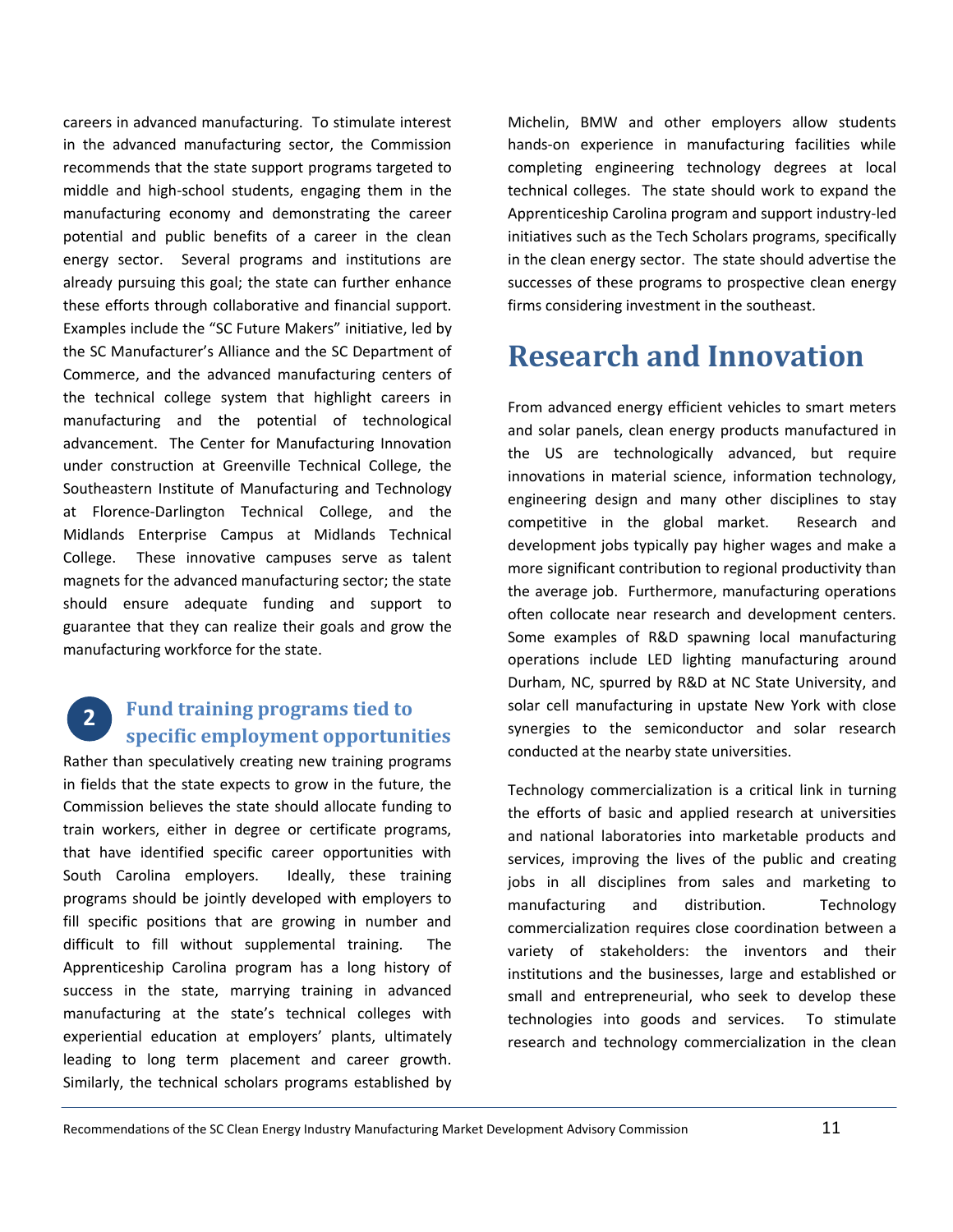energy sector, the Commission offers the following recommendations for consideration by state leaders:

#### **Establish Clean Energy Manufacturing Innovation Centers 3**

Realizing the complexity of technology commercialization, the Commission recommends the establishment of applied research centers, or Innovation Centers, administered by the state. These centers would focus on critical energy technologies and would be formed as nonprofit, public-private partnerships requiring the collaboration of multiple universities, research labs, industry stakeholders and interested organizations. The centers would plan for self-sufficiency after five to ten years, relying on cost sharing from industry partners and research grants. Initially, the state would partially fund the centers in the model similar to the strategy developed for the National Science Foundation Engineering Research Centers. Ideally, the Manufacturing Innovation Centers would be integrative and support existing strengths of the state in transportation, building energy efficiency, advanced materials, wind and smart grid technology, or other strengths highlighted in this document. The Centers would conduct translational research in conjunction with industry partners already present in South Carolina, with the potential of attracting new research and manufacturing facilities from out of state.

This model of the Innovation Center is inspired by the successful Fraunhofer Centers of Germany, which have made important contributions to science and technology while stimulating the country's manufacturing sector. Since the inception of the Fraunhofer model, dozens of centers have been established around the world including nine centers in the United States. As the leading research and technology commercialization organization in Europe, the Fraunhofer Centers have created thousands of jobs and made important advancements in the fields of biotechnology, materials, information technology, manufacturing and clean energy. The Fraunhofer Center model is similar to the industry-university collaboration

goal of the Clemson University International Center for Automotive Research; however, the main difference is the involvement and buy-in from industry stakeholders at the outset. This allows for cost-sharing from these partners and a clear assessment plan that would dictate future funding, to be reviewed every three years. The basis for renewal of state funding would depend on economic development metrics such as the number of new industrial investments, start-up companies formed and jobs created. The state could invite requests for proposals from university-industry collaborations every five years and limit the number of state-supported centers to two or three funded at any time.

The proposed Center would also leverage the SmartState endowed chairs program, providing organizational support and a technology commercialization outlet for professors receiving funding for focused clean energy areas. For future SmartState funding, smaller, multiple professorships in focused areas tied to industry-applicable technologies are preferred over larger awards for basic research. Like the SmartState program, the Innovation Centers should be competitively awarded to joint industry-university teams that focus on technology applications and with strong commitments of matching industry contributions. This model is similar to the approach favored by the US government's National Network for Manufacturing Innovation (NNMI) initiative that funds large scale (\$50 million plus) research programs in specific manufacturing disciplines. With established Innovation Centers in areas complementary to the federal research agenda, South Carolina will be in a better position competitively to attract and match these large federal awards, making the state an innovation hub for both the nation and world in these specific research areas.

The proposed Innovation Centers would include, as part of their missions, engagement with the K-20 education system with the purpose of raising awareness and interest in careers in advanced, clean energy manufacturing. The Centers would showcase advances in clean energy technology, exciting prospective students, their teachers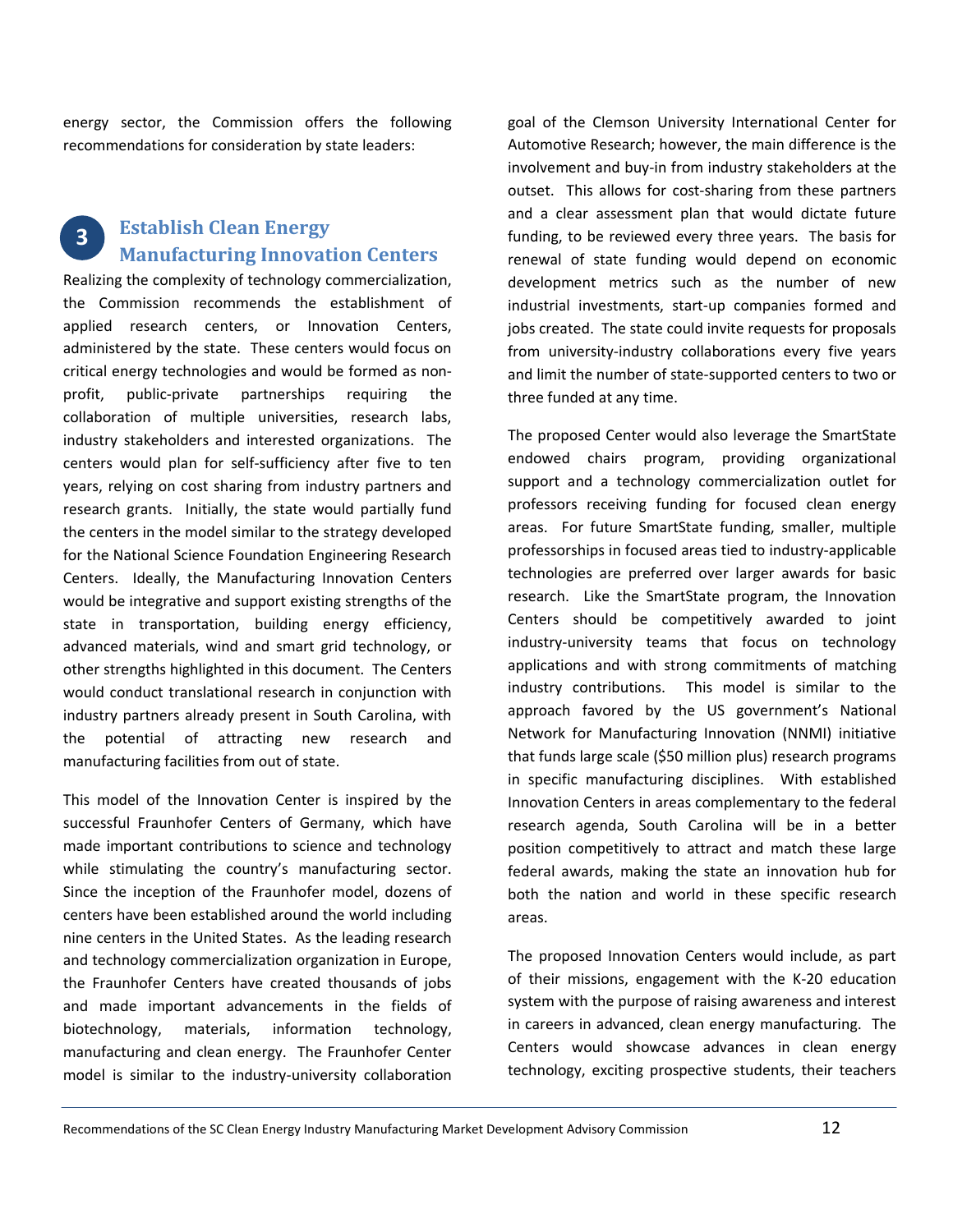and parents in the possibilities presented by the clean energy sector. The Innovation Centers program would start with one Center dedicated to a niche area of clean energy manufacturing and branch into other subsectors as industry interest and state funding dictate in the future, after the concept is proven. Innovation Centers would also be strategically aligned with new or existing business accelerator programs that typically offer office space, networking and mentor services, and access to a host of service and capital providers. These accelerator programs would benefit from a flow of technologies in a fast growing sector, clean energy, and have the capacity to match the resident technical talent with managerial expertise and a network of customers and partners.

#### **Create a Research and Development Voucher Program 4**

The Commission recommends consideration for a voucher program, either through a tax credit, grant or rebate, available to South Carolina industry, including large manufacturing plants and smaller firms, to engage the state's research enterprise in joint research and development projects. Working with the proposed Innovation Centers, or other university and research labs in the state, industry would propose specific research topics or projects that would be explored jointly to the benefit of industrial growth, increased manufacturing employment and strengthened relationships between the universities, Savannah River National Laboratory and South Carolina industry. The research programs would be developed in partnership with industry and competitively awarded through a state agency with an annual cap. The industry would match this voucher to fund research at the public laboratory, with the intent that after the initial grant is expended, the industry-lab relationship would continue without incentives into other projects or areas of interest. The voucher program could be used to incent involvement with the proposed Innovation Centers. Once the model is proven for industry members, they would continue supporting the Centers on a subscription or perproject basis. Similar voucher programs have been established successfully in other states and through the

US Department of Energy to stimulate technology commercialization and strategic partnerships. The goal of the program would be to establish and expand collaboration between universities and industry while commercializing technologies developed at the state's research labs.

### **Market Development**

In order to market itself to the world as a "clean energy state," South Carolina should have clear policies that provide a stable investment environment for firms in this sector. The following recommendations will improve South Carolina's position for both clean energy generation projects, such as utility-scale solar installations and biomass plants, and manufacturing of clean energy products.

### **Implement a Competitive Clean Energy Generation Strategy 5**

With the intent to attract clean energy manufacturing firms and other businesses with a sustainability mandate, the state should consider developing a competitive and comprehensive energy plan. A reasonable clean energy plan would protect South Carolina's strategic advantage of low energy costs while attracting sustainability-minded firms. A market-based clean energy approach is now more feasible than ever as the current cost of renewable energy sources have plummeted in recent decades, and industry projections forecast a similar trend. Many experts expect solar and wind energy will reach cost parity with conventional, fossil fuel-based energy sources in the near future. Bringing a larger share of alternative energy sources to market will undoubtedly place strains on the transmission and distribution system since the availability and capacity of renewable energy sources depends on sun, wind or other factors. Therefore, the proposed plan would include a framework for upgrading the electrical infrastructure, including smart grids, meters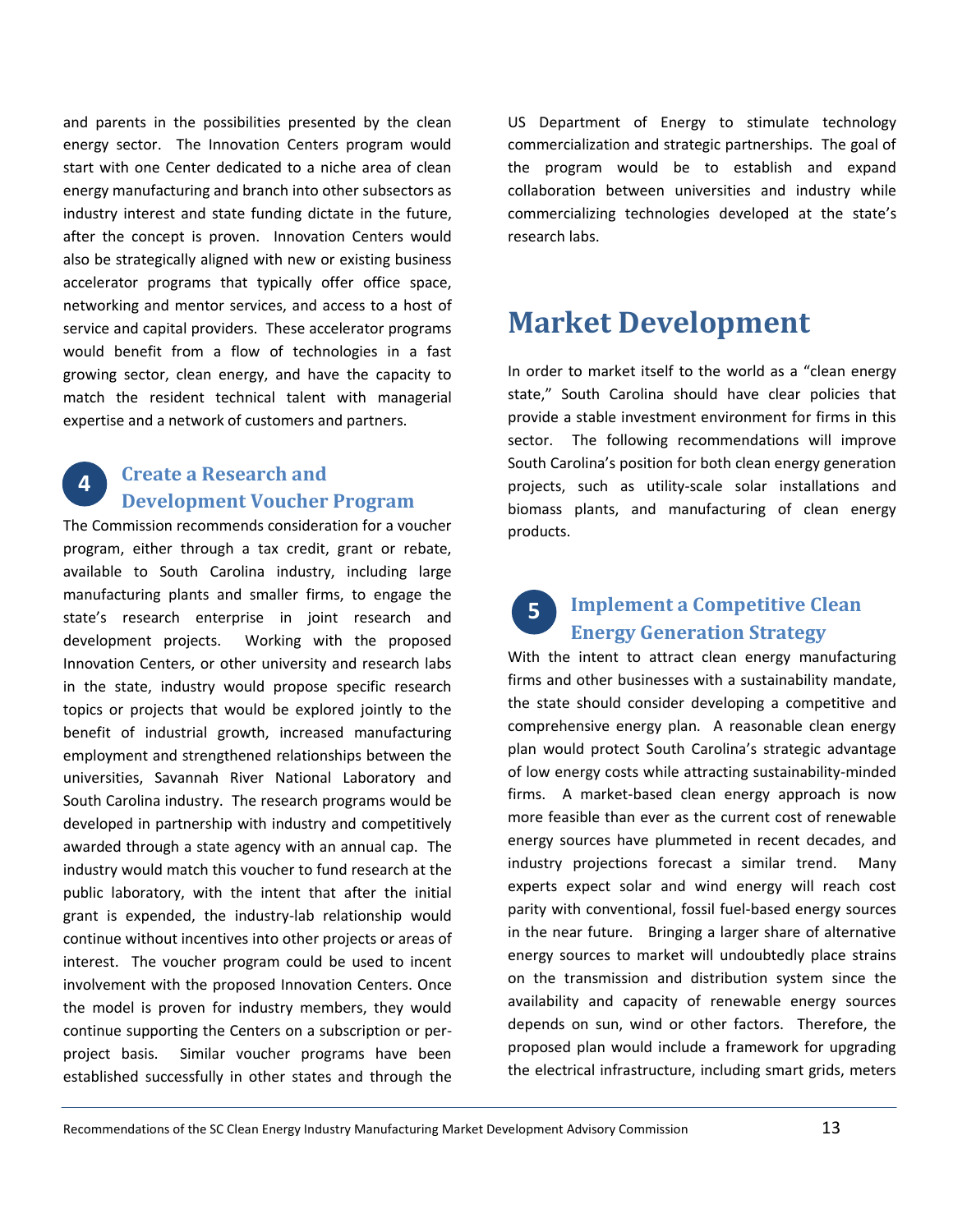and devices. A comprehensive energy plan will not only address the renewable or clean share of generating capacity, but also the reliability and resiliency of the entire electrical system.

#### **Improve tax incentives for clean energy manufacturing. 6**

Manufacturers of clean energy products benefit from one of the few South Carolina incentives that is industry sector-specific: the South Carolina Clean Energy Tax Incentive Program, which provides a tax credit up to 10 percent of the qualifying investment in manufacturing facilities, applied to income tax liability for up to five years. This incentive was further improved with legislation in 2014 that reduced the investment threshold criteria manufacturers had to meet to qualify. Despite the changes made in 2014, the threshold investment to qualify for this incentive is still quite high, ranging from

\$50 million in "Tier 4" counties to \$200 million in "Tier 1" counties. An evaluation of this credit, detailed in the preliminary Commission report last year, shows that a very small number of firms are likely to qualify for this credit. To make the incentive more applicable and attractive to firms evaluating South Carolina as a potential business location, especially start-up firms developing innovative, new clean energy technologies, it is recommended that the investment threshold be adjusted to less than \$10 million for all South Carolina counties. By modifying the clean energy manufacturing tax credit in this way, this incentive will be more competitive with similar programs offered by many US states including Virginia, Mississippi, Kentucky, Arizona, Oregon and Utah. The improved South Carolina incentive program will make the state more attractive to clean energy manufacturing firms considering new operations in the region.

## **Conclusion**

From its world-class infrastructure and research institutions to its talented workforce and strong industrial base, South Carolina can deploy a number of strategic advantages to grow a robust clean energy manufacturing economy. In order to capitalize on the expected growth of this sector, the South Carolina Clean Energy Industry Manufacturing Market Development Advisory Commission proposes a number of recommendations to the South Carolina General Assembly and Governor. In broad terms these recommendations encompass the areas of workforce development, research and market development. Specifically, the Commission recommends state leaders consider:

- Investments in programs dedicated to raising awareness and interest in careers in manufacturing, specifically in the clean energy sector, and support for training programs tied to specific career opportunities in the clean energy manufacturing economy.
- The establishment of research Innovation Centers dedicated to applied research in clean energy technologies and the commercialization of these technologies. In addition, funding should be available to support industry/university/lab collaborations in the clean energy sector through a technology voucher program.
- The development of a comprehensive, competitive clean energy generation strategy for South Carolina that sets realistic goals for clean energy generation and a plan for a reliable and resilient electrical grid. Lastly, the investment threshold for the existing clean energy manufacturing tax credit should be lowered so that more firms, especially smaller entrepreneurial companies, would qualify for the program.